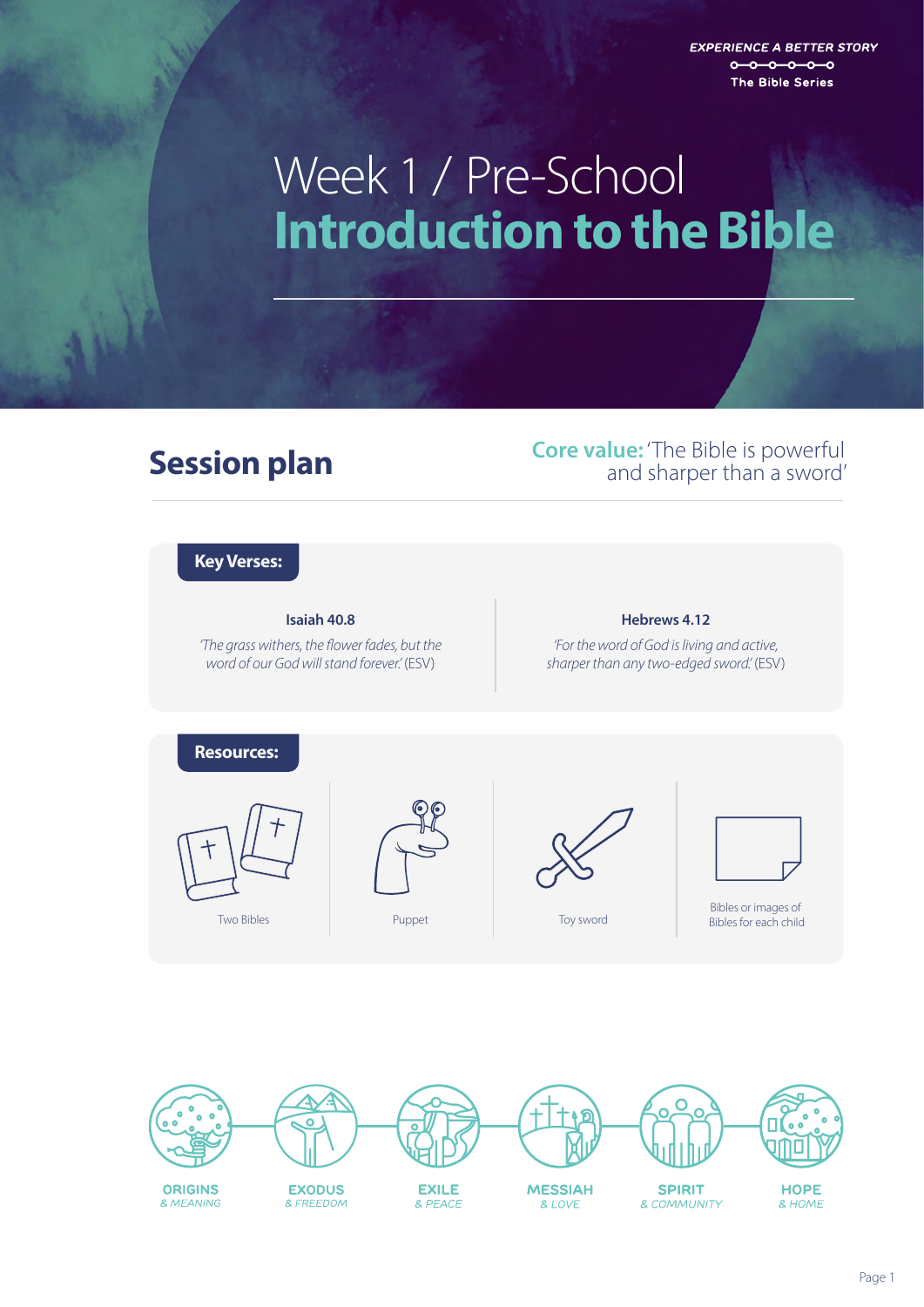### **Opening activity: Sword Fights**

Ask children if anyone would like a sword fight (if children don't volunteer, then do this with willing adult).

Hand your volunteer a Bible and with your own Bible pose as if ready to sword fight. Act out a mini sword fight with the two Bibles.

**Note:** This needs to be slow and gentle (given the age group) as you lead in a simple sword fight using the Bibles.

#### **Zoom tweak**

Ask families on screen if they want a sword fight with you. Encourage them to go and find something safe like a straw or a toy sword they may have to hand – DON'T show them your sword is a Bible until the final moment. Say that on your count of three everyone can sword fight each other on screens. The leader sword fights with the Bible *– if they don't notice, after a minute or so, ask them to stop and see what you fought with.*

## **Activity: Puppet Capers**

Perform the following script using a puppet. (Use any puppet you have – ensure it is one with a mischievous personality. Here we use Carlos the Camel).

- **Carlos:** What are you doing? Leader: Having a sword fight. **Carlos:** You are using books to have a **Leader:** This isn't just any book, Carlos – **Carlos:** Yes, but it is NOT a sword. Leader: It actually is, as this is a book full **Carlos:** God's words? NO WAY! Leader: It is actually sharper than any **Carlos:** Have you lost your marbles? It's a **Carlos:** It is no way better than Elmer. **Leader:** This book is the BEST book in the sword fight? CRAZY!!! this is 'the book of all books!' two-edged sword. book, made from paper – NO SHARP EDGES (to children) she's crazy!! world! of God's words.
- **Leader:** This book changes people's lives.
- **Carlos:** Elmer changed my life.
- **Leader:** Really? How?
- **Carlos:** After reading it I painted myself in rainbow stripes – that was a BIG change.
- **Leader:** A change you didn't keep! You don't seem to have rainbow stripes today?
- **Carlos:** No, the rain washed them away!
- **Leader:** The Bible is so powerful it will change your life forever! It is that powerful!
- **Carlos:** Way more powerful than a sword?
- **Leader:** Way more!
- Carlos: I have an idea. Let's have a sword fight but you use this (hand a toy sword) and I will use the Bible – (to children) I am SO going to win with the most powerful book in the world, full of God's words! Woohoo!

*(Have a small sword fight where the puppet wins)*